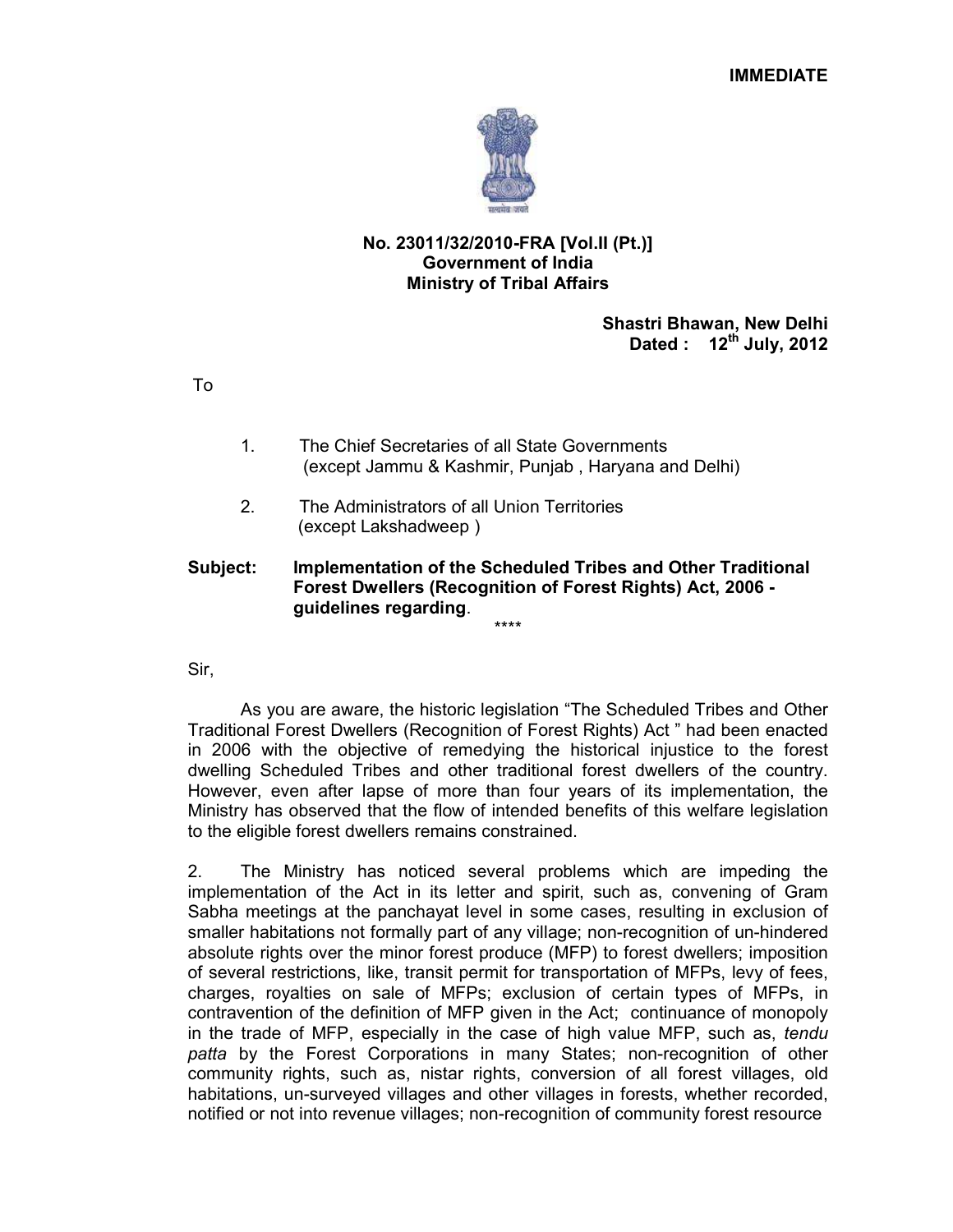rights relating to protection, regeneration or conservation, or management of any community forest resources under Section 3(1)(i) of the Act; etc.

 3. In many areas, the tribal people and other forest dwellers are reportedly facing harassment and threats of eviction from forest lands and forced relocation or displacement from the areas proposed for development projects without settlement of their rights or due compliance with safeguards in violation of the provisions of the Act. The claims are being rejected in some States as the officials are insisting on certain types of evidences and the new technology, such as, satellite imagery, is being used as the only form of evidence for consideration of a claim, instead of using the same to supplement the evidences submitted by the claimants in support of their claims. Inadequate public awareness about the provisions of the Act, particularly the provisions relating to the filing of petitions by the persons aggrieved by the decisions of the authorities prescribed under the Act, inadequate training of the implementing officials etc. are also some of the reasons for non-implementation of the Act in its letter and spirit.

4. In order to address the above concerns and to ensure effective implementation of the Act, the Ministry has undertaken an exercise to arrive at certain provisions/ steps which will facilitate robust implementation of the Act. Certain guidelines as indicated in the **Annexure** to this letter are accordingly being issued for compliance by all the State Governments/ UT Adminstrations. It is requested that the enclosed guidelines may be brought to the notice of all the implementing agencies in your State/UT for strict compliance. This Ministry may also kindly be apprised of the action taken for operationalising these guidelines at an early date.

5. This issues with the approval of competent authority.

Yours faithfully,

 (Sadhana Rout) Joint Secretary to the Government of India Tele: 23383622

Copy also forwarded to State Principal Secretaries/Secretaries in-charge of Tribal Welfare/Development Departments for urgent necessary action.

> (Sadhana Rout) Joint Secretary to the Government of India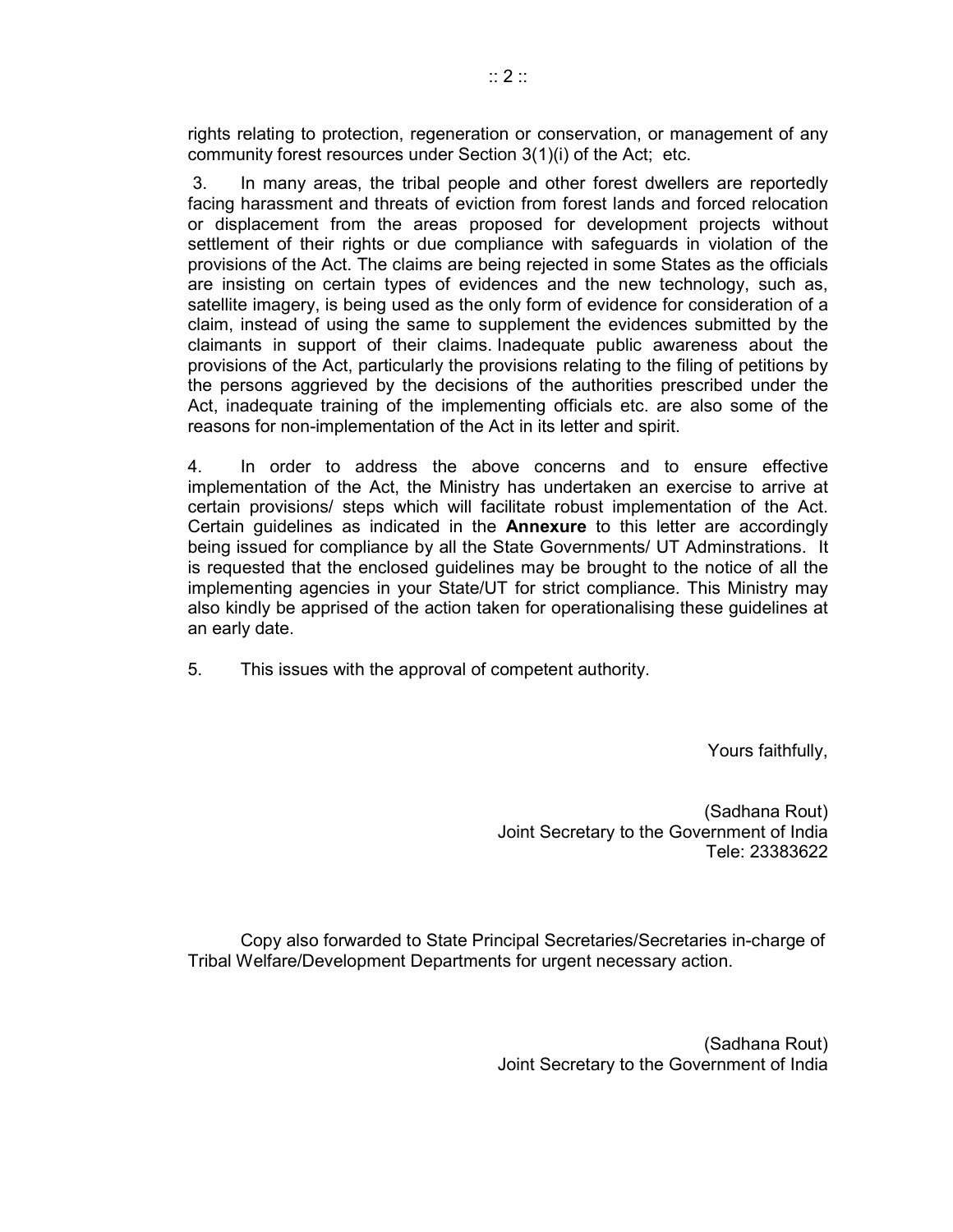#### **Government of India Ministry of Tribal Affairs \*\*\*\*\***

## **Guidelines on the implementation of the Scheduled Tribes and Other Traditional Forest Dwellers (Recognition of Forest Rights) Act 2006**

 The Scheduled Tribes and Other Traditional Forest Dwellers (Recognition of Forest Rights) Act, 2006 seeks to recognize and vest the forest rights and occupation in forest land in forest dwelling Scheduled Tribes and other traditional forest dwellers who have been residing in such forests for generations but whose rights could not be recorded. The Act was notified for operation with effect from 31.12.2007 and the Scheduled Tribes and Other Traditional Forest Dwellers (Recognition of Forest Rights) Rules, 2008 for implementing the provisions of the Act were notified on 1.1.2008.

 Over a period of last four years of implementation of the Act, some problems impeding the implementation of the Act in its letter and spirit have come to the notice of the Ministry of Tribal Affairs, such as, convening of Gram Sabha meetings at the Panchayat level resulting in exclusion of smaller habitations not formally part of any village; non-recognition of un-hindered rights over the minor forest produce (MFP) to forest dwellers; non-recognition of other community rights; harassment and eviction of forest dwellers without settlement of their forest rights; rejection of claims by insisting on certain types of evidences, inadequate awareness about the provisions of the Act and the Rules etc.

In order to address the above concerns and with a view to ensure effective implementation of the Act, the following guidelines are issued on various aspects of implementation of the Act for compliance by all the State Governments/UT Administrations:

## **i) Process of Recognition of Rights:**

(a) The State Governments should ensure that on receipt of intimation from the Forest Rights Committee, the officials of the Forest and Revenue Departments remain present during the verification of the claims and the evidence on the site.

b) In the event of modification or rejection of a claim by the Gram Sabha or by the Sub-Divisional Level Committee or the District Level Committee, the decision on the claim should be communicated to the claimant to enable the aggrieved person to prefer a petition to the Sub-Divisional Level Committee or the District Level Committee, as the case may be, within the sixty days period prescribed under the Act and no such petition should be disposed of against the aggrieved person, unless he has been given a reasonable opportunity to present his case.

c) The Sub-Divisional Level Committee or the District Level Committee should, if deemed necessary, remand the claim to the Gram Sabha for reconsideration instead of rejecting or modifying the same, in case the resolution or the recommendation of the Gram Sabha is found to be incomplete or prima-facie requires additional examination.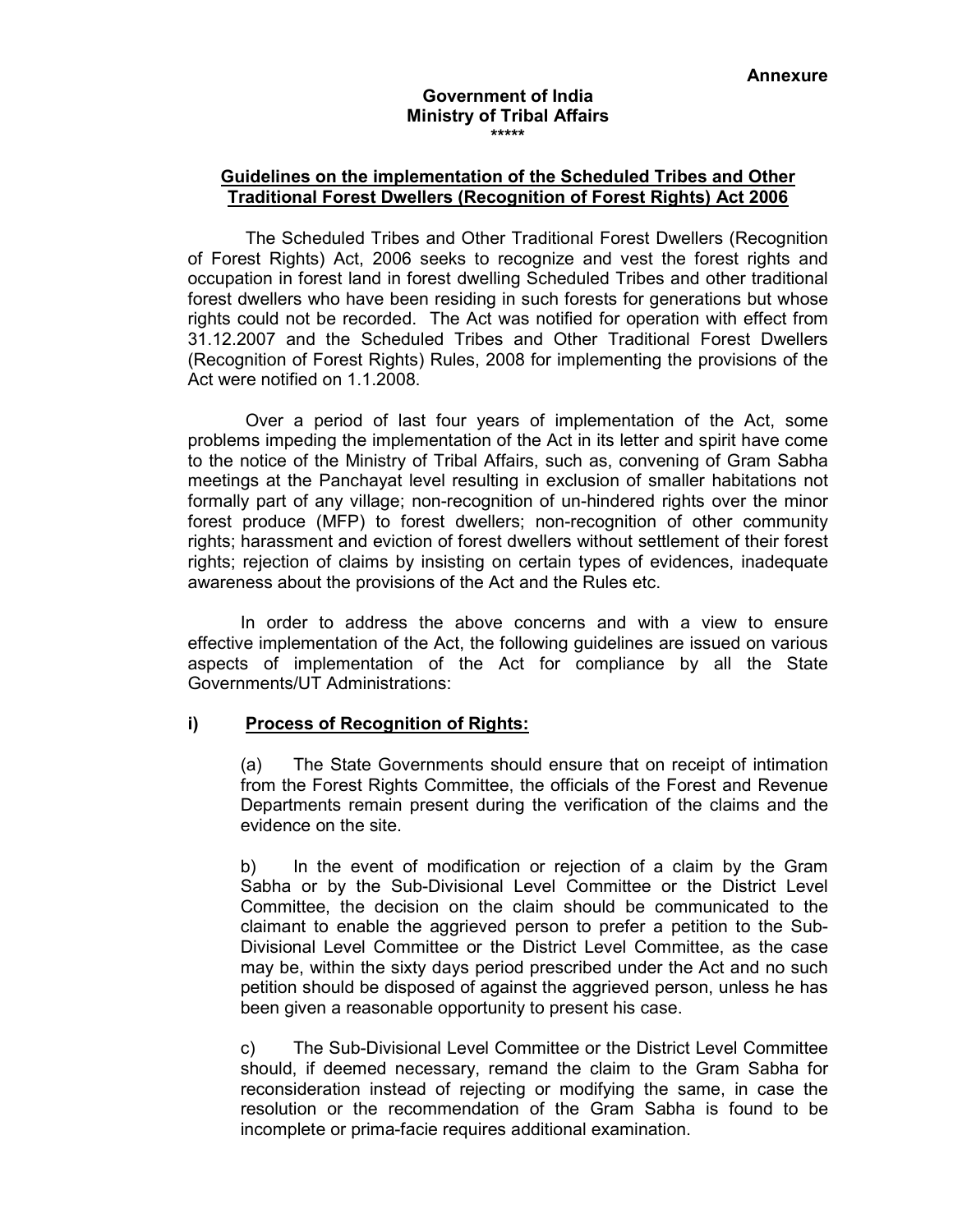d) In cases where the resolution passed by the Gram Sabha, recommending a claim, is upheld by Sub-Divisional Level Committee, but the same is not approved by the District Level Committee, the District Level Committee should record the reasons for not accepting the recommendations of the Gram Sabha and the Sub-Divisional Level Committee, in writing, and a copy of the order should be supplied to the claimant.

 e) On completion of the process of settlement of rights and issue of titles as specified in Annexures II, III & IV of the Rules, the Revenue / Forest Departments shall prepare a final map of the forest land so vested and the concerned authorities shall incorporate the forest rights so vested in the revenue and forest records, as the case may be, within the prescribed cycle of record updation.

f) All decisions of the Sub-Divisional Level Committee and District Level Committee that involve modification or rejection of a Gram Sabha resolution/ recommendation should be in the form of speaking orders.

g) The Sub-Divisional Level Committee or the District Level Committee should not reject any claim accompanied by any two forms of evidences, specified in Rule 13, and recommended by the Gram Sabha, without giving reasons in writing and should not insist upon any particular form of evidence for consideration of a claim. Fine receipts, encroacher lists, primary offence reports, forest settlement reports, and similar documentation rooted in prior official exercises, or the lack thereof, would not be the sole basis for rejection of any claim.

h) Use of any technology, such as, satellite imagery, should be used to supplement evidences tendered by a claimant for consideration of the claim and not to replace other evidences submitted by him in support of his claim as the only form of evidence.

i) The status of all the claims, namely, the total number of claims filed, the number of claims approved by the District Level Committee for title, the number of titles actually distributed, the number of claims rejected, etc. should be made available at the village and panchayat levels through appropriate forms of communications, including conventional methods, such as, display of notices, beat of drum etc.

j) A question has been raised whether the four hectare limit specified in Section 4(6) of the Act, which provides for recognition of forest rights in respect of the land mentioned in clause (a) of sub-section (1) of section 3 of the Act, applies to other forest rights mentioned in Section 3(1) of the Act. It is clarified that the four hectare limit specified in Section 4(6) applies to rights under section 3(1)(a) of the Act only and not to any other right under section 3(1), such as conversion of pattas or leases, conversion of forest villages into revenue villages etc.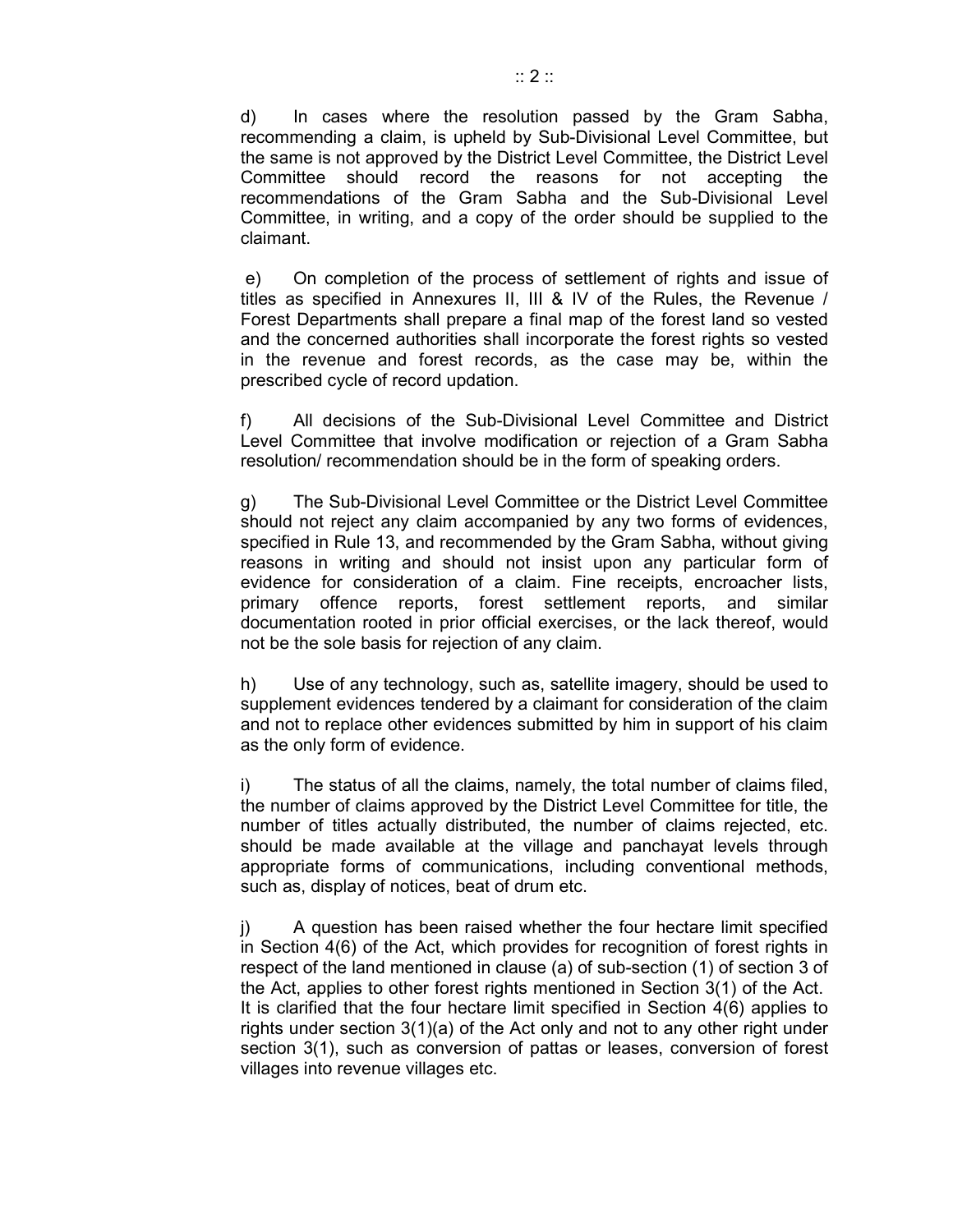# **ii) Minor Forest Produce:**

 (a) The State Government should ensure that the forest rights relating to MFPs under Section 3(1)(c) of the Act are recognized in respect of all MFPs, as defined under Section 2(i) of the Act, in all forest areas, and state policies are brought in alignment with the provisions of the Act. Section 2(i) of the Act defines the term "minor forest produce" to include "all non-timber produce of plant origin, including bamboo, brush wood, stumps, cane, tussar, cocoons, honey, wax, lac, tendu or kendu leaves, medicinal plants and herbs, roots, tubers, and the like".

(b) The monopoly of the Forest Corporations in the trade of MFP in many States, especially in case of high value MFP, such as, tendu patta, is against the spirit of the Act and should henceforth be done away with.

c) The forest right holders or their cooperatives/ federations should be allowed full freedom to sell such MFPs to anyone or to undertake individual or collective processing, value addition, marketing, for livelihood within and outside forest area by using locally appropriate means of transport.

d) The State Governments should exempt movement of all MFPs from the purview of the transit rules of the State Government and, for this purpose, the transit rules be amended suitably. Even a transit permit from Gram Sabha should not be required. Imposition of any fee/charges/royalties on the processing, value addition, marketing of MFP collected individually or collectively by the cooperatives/ federations of the rights holders would also be ultra vires of the Act.

(e) The State Governments need to play the facilitating role in not only transferring unhindered absolute rights over MFP to forest dwelling Scheduled Tribes and other traditional forest dwellers but also in getting them remunerative prices for the MFP, collected and processed by them

# **iii) Community Rights:**

(a) The District Level Committee should ensure that the records of prior recorded nistari or other traditional community rights (such as Khatian part II in Jharkhand, and traditional forest produce rights in Himachal and Uttarakhand) are provided to Gram Sabhas, and if claims are filed for recognition of such age-old usufructory rights, such claims are not rejected except for valid reasons, to be recorded in writing, for denial of such recorded rights;

(b) The District Level Committee should also facilitate the filing of claims by pastoralists before the concerned Gram Sabha (s) since they would be a floating population for the Gram Sabha(s) of the area used traditionally.

(c) In view of the differential vulnerability of Particularly Vulnerable Tribal Groups (PTGs) amongst the forest dwellers, District Level Committee should play a pro-active role in ensuring that all PTGs receive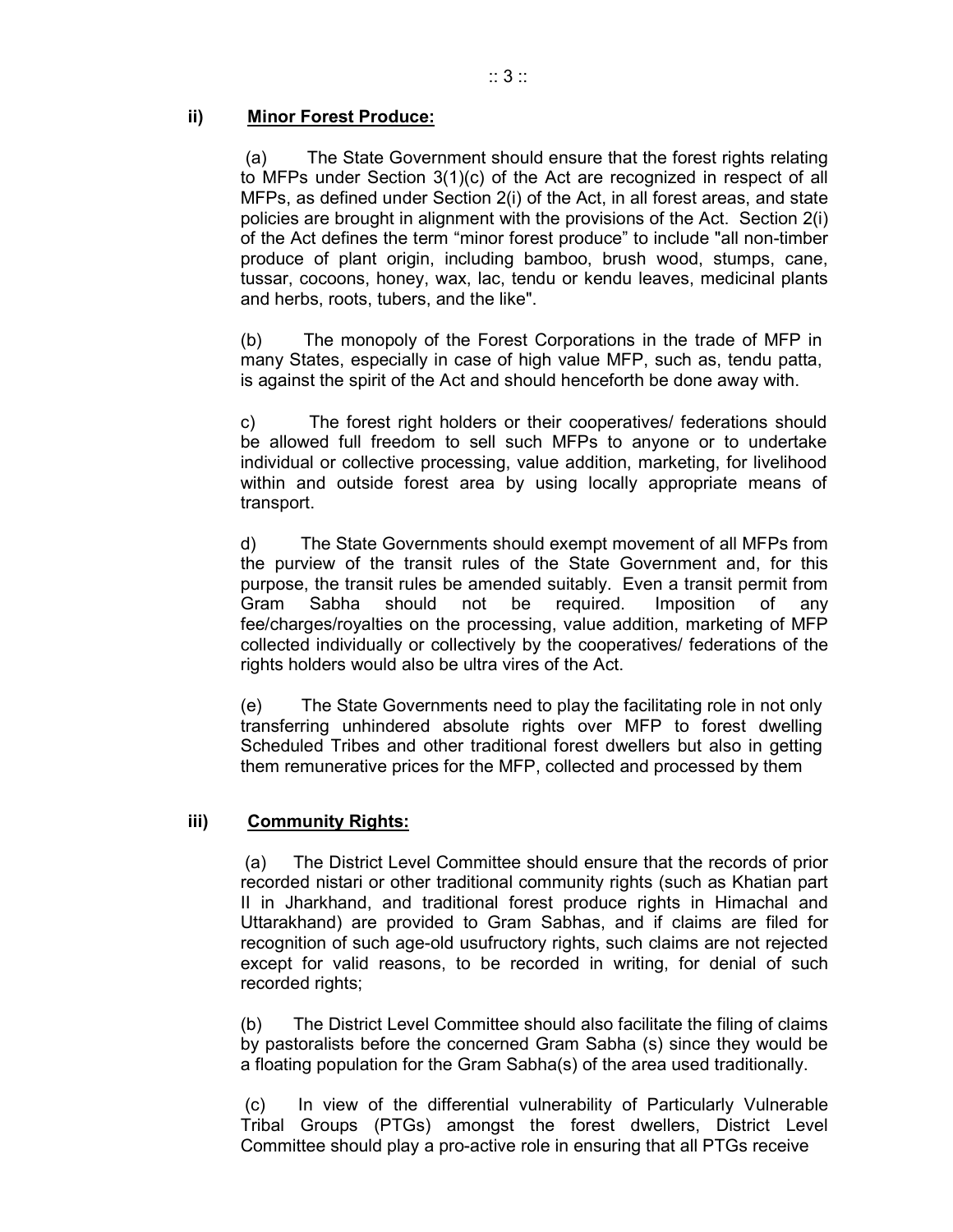habitat rights in consultation with the concerned PTGs' traditional institutions and their claims for habitat rights are filed before the concerned Gram Sabhas.

(d) The forest villages are very old entities, at times of preindependent era, duly existing in the forest records. The establishment of these villages was in fact encouraged by the forest authorities in the preindependent era for availability of labour within the forest areas. The well defined record of each forest village, including the area, number of inhabitants, etc. exists with the State Forest Departments. There are also unrecorded settlements and old habitations that are not in any Government record. Section 3(1)(h) of the Act recognizes the right of forest dwelling Scheduled Tribes and other traditional forest dwellers relating to settlement and conversion on forest villages, old habitation, un-surveyed villages and other villages and forests, whether recorded, notified or not into revenue villages. The conversion of all forest villages into revenue villages and recognition of the forest rights of the inhabitants thereof should actually have been completed immediately on enactment of the Act. The State Governments may, therefore, convert all such erstwhile forest villages, unrecorded settlements and old habitations into revenue villages with a sense of urgency in a time bound manner. The conversion would include the actual land-use of the village in its entirety, including lands required for current or future community uses, like, schools, health facilities, public spaces etc. Records of the forest villages maintained by the Forest Department may thereafter be suitably updated on recognition of this right.

# **iv) Community Forest Resource Rights:**

(a) The State Government should ensure that the forest rights under Section 3(1)(i) of the Act relating to protection, regeneration or conservation or management of any community forest resource, which forest dwellers might have traditionally been protecting and conserving for sustainable use, are recognized in all villages and the titles are issued as soon as the prescribed Forms for claiming Rights to Community Forest Resource and the Form of Title for Community Forest Resources are incorporated in the Rules. Any restriction, such as, time limit, on use of community forest resources other than what is traditionally imposed would be against the spirit of the Act.

b) In case no community forest resource rights are recognized in a village, the reasons for the same should be recorded. Reference can be made to existing records of community and joint forest management, van panchayats, etc. for this purpose.

c) The Gram Sabha would initially demarcate the boundaries of the community forest resource as defined in Section 2(a) of the Act for the purposes of filing claims for recognition of forest right under Section 3(1)(i) of the Act.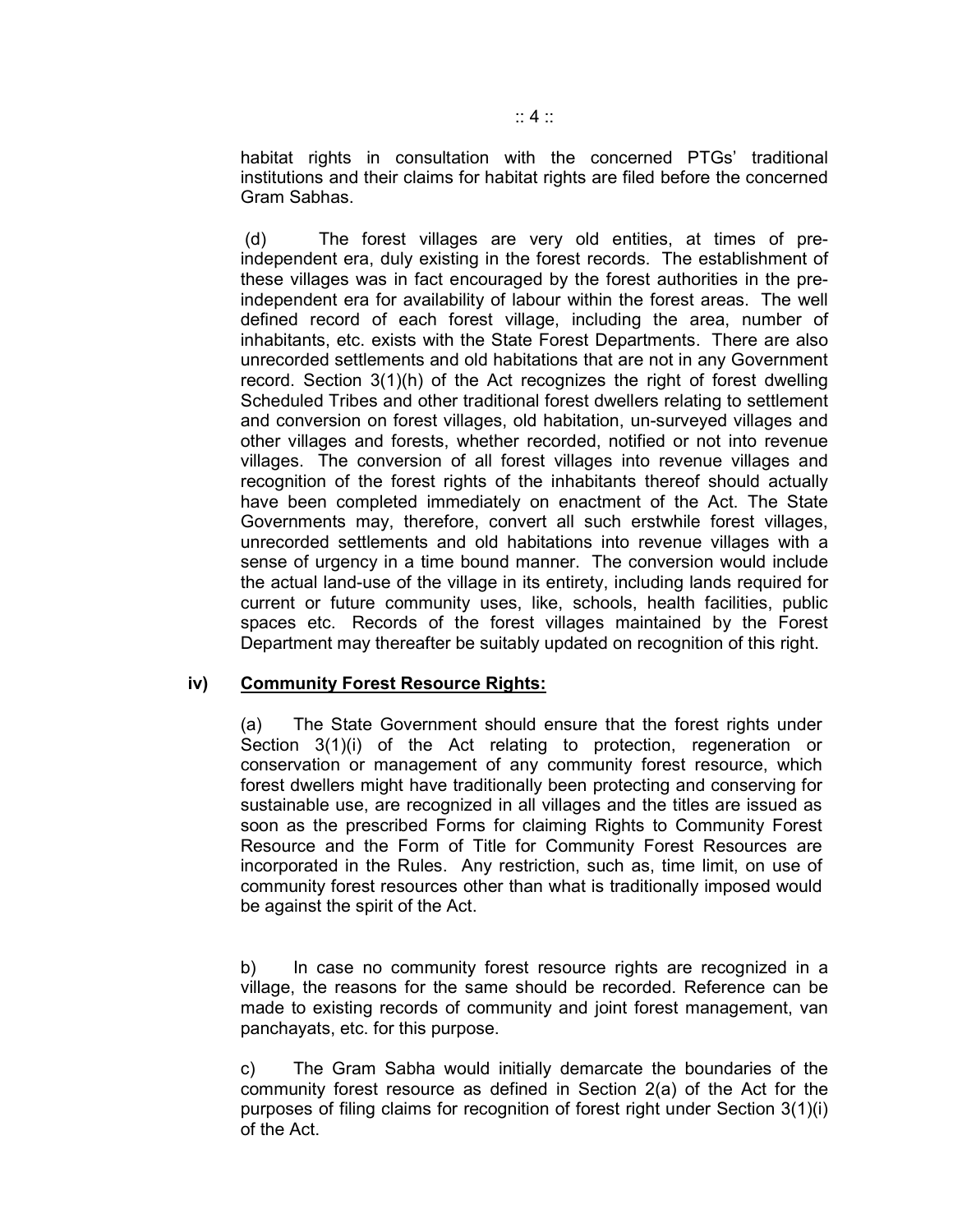d) The Committees constituted under Rule 4(e) of the Forest Rights Rules, 2008 would work under the control of Gram Sabha. The State Agencies should facilitate this process.

e) Consequent upon the recognition of forest right in Section 3(i) of the Act to protect, regenerate or conserve or manage any community forest resource, the powers of the Gram Sabha would be in consonance with the duties as defined in Section 5(d), wherein the Gram Sabha is empowered to regulate access to community forest resources and stop any activity which adversely affects the wild animals, forest and the bio-diversity. Any activity that prejudicially affects the wild-life, forest and bio-diversity in forest area would be dealt with under the provisions of the relevant Acts.

# **v) Protection Against Eviction, Diversion of Forest Lands and Forced Relocation :**

(a) Section 4(5) of the Act is very specific and provides that no member of a forest dwelling Scheduled Tribe or other traditional forest dwellers shall be evicted or removed from the forest land under his occupation till the recognition and verification procedure is complete. This clause is of an absolute nature and excludes all possibilities of eviction of forest dwelling Scheduled Tribes or other traditional forest dwellers without settlement of their forest rights as this Section opens with the words "Save as otherwise provided". The rationale behind this protective clause against eviction is to ensure that in no case a forest dweller should be evicted without recognition of his rights as the same entitles him to a due compensation in case of eventuality of displacement in cases, where even after recognition of rights, a forest area is to be declared as inviolate for wildlife conservation or diverted for any other purpose. In any case, Section 4(1) has the effect of recognizing and vesting forest rights in eligible forest dwellers. Therefore, no eviction should take place till the process of recognition and vesting of forest rights under the Act is complete.

(b) The Ministry of Environment & Forests, vide their letter No.11- 9/1998-FC(pt.) dated 30.07.2009, as modified by their subsequent letter of the same number dated 03.08.2009, has issued directions, requiring the State/ UT Governments to enclose certain evidences relating to completion of the process of settlement of rights under the Scheduled Tribes and other Traditional Forest Dwellers (Recognition of Forest Rights) Act, 2006, while formulating unconditional proposals for diversion of forest land for nonforest purposes under the Forest (Conservation) Act, 1980. The State Government should ensure that all diversions of forest land for non-forest purposes under the Forest (Conservation) Act, 1980 take place in compliance with the instructions contained in the Ministry of Environment & Forest's letter dated 30.07.2009, as modified on 03.08.2009.

(c) There may be some cases of major diversions of forest land for non-forest purposes under the Forest (Conservation) Act, 1980 after the enactment of the Scheduled Tribes and other Traditional Forest Dwellers (Recognition of Forest Rights) Act, 2006 but before the issue of Ministry of Environment & Forests' letter dated 30.07.2009, referred to above. In case, any evictions of forest dwelling Scheduled Tribes and other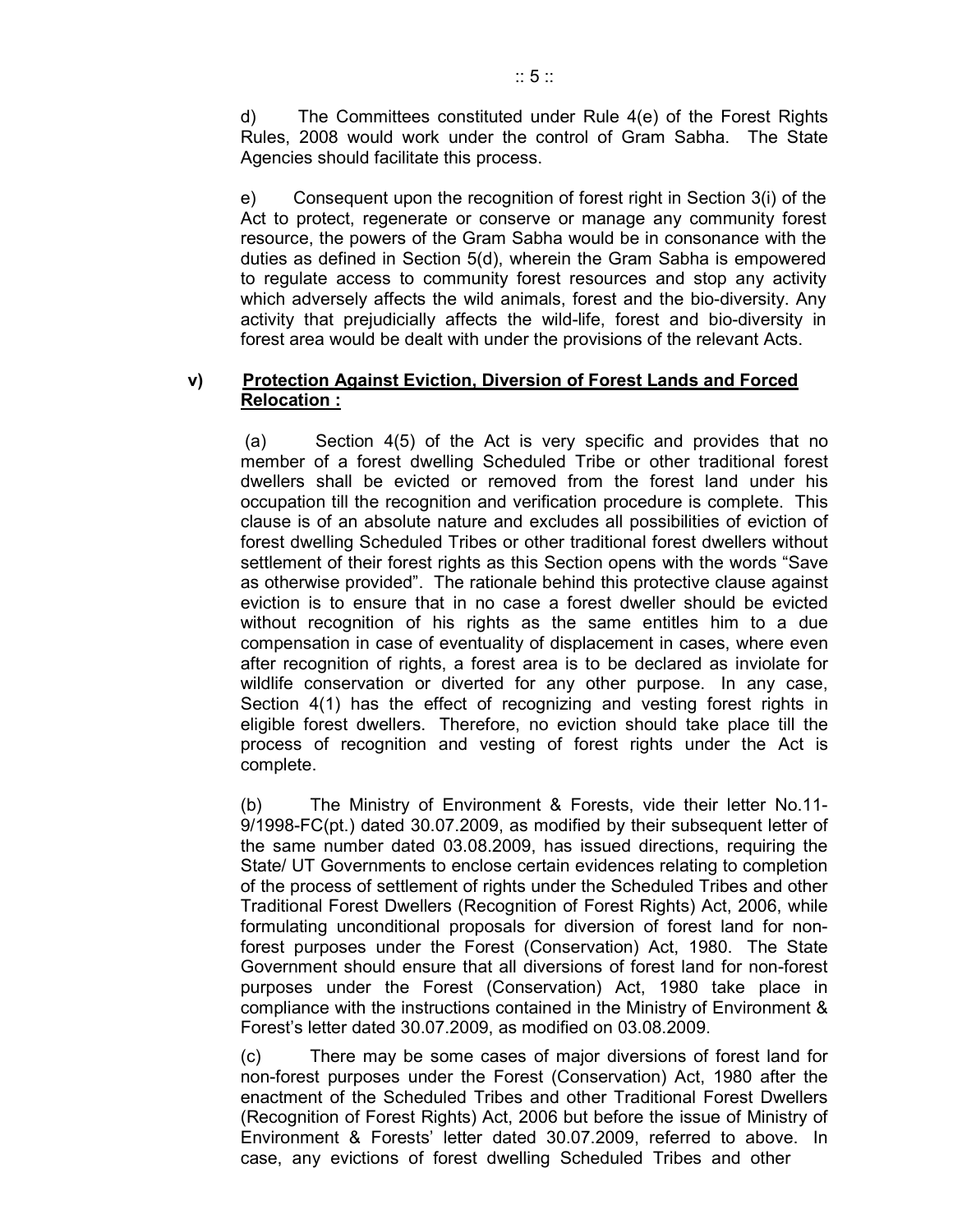traditional forest dwellers have taken place without settlement of their rights due to such major diversions of forest land under the Forest (Conservation) Act, 1980, the District Level Committees may be advised to bring such cases of evictions, if any, to the notice of the State Level Monitoring Committee for appropriate action against violation of the provisions contained in Section 4(5) of the Act.

(d) The Act envisages the recognition and vesting of forest rights in forest dwelling Scheduled Tribes and other traditional forest dwellers over all forest lands, including National Parks and Sanctuaries. Under Section 2(b) of the Act, the Ministry of Environment & Forests is responsible for determination and notification of critical wildlife habitats in the National Parks and Sanctuaries for the purpose of creating inviolate areas for wildlife conservation, as per the procedure laid down. In fact, the rights of the forest dwellers residing in the National Parks and Sanctuaries are required to be recognized without waiting of notification of critical wildlife habitats in these areas. Further, Section 4(2) of the Act provides for certain safeguards for protection of the forest rights of the forest rights holders recognized under the Act in the critical wildlife habitats of National Parks and Sanctuaries, when their rights are either to be modified or resettled for the purposes of creating inviolate areas for wildlife conservation. No exercise for modification of the rights of the forest dwellers or their resettlement from the National Parks and Sanctuaries can be undertaken, unless their rights have been recognized and vested under the Act. In view of the provisions of Section 4(5) of the Act, no eviction and resettlement is permissible from the National Parks and Sanctuaries till all the formalities relating to recognition and verification of their claims are completed. The State/ UT Governments may, therefore, ensure that the rights of the forest dwelling Scheduled Tribes and other traditional forest dwellers, residing in National Parks and Sanctuaries are recognized first before any exercise for modification of their rights or their resettlement, if necessary, is undertaken and no member of the forest dwelling Scheduled Tribe or other traditional forest dweller is evicted from such areas without the settlement of their rights and completion of all other actions required under section 4 (2) of the Act.

(e) The State Level Monitoring Committee should monitor compliance of the provisions of Section 3(1)(m) of the Act, which recognizes the right to in situ rehabilitation including alternative land in cases where the forest dwelling Scheduled Tribes and other traditional forest dwellers have been illegally evicted or displaced from forest land without receiving their legal entitlement to rehabilitation, and also of the provisions of Section 4(8) of the Act, which recognizes their right to land when they are displaced from their dwelling and cultivation without land compensation due to State development interventions.